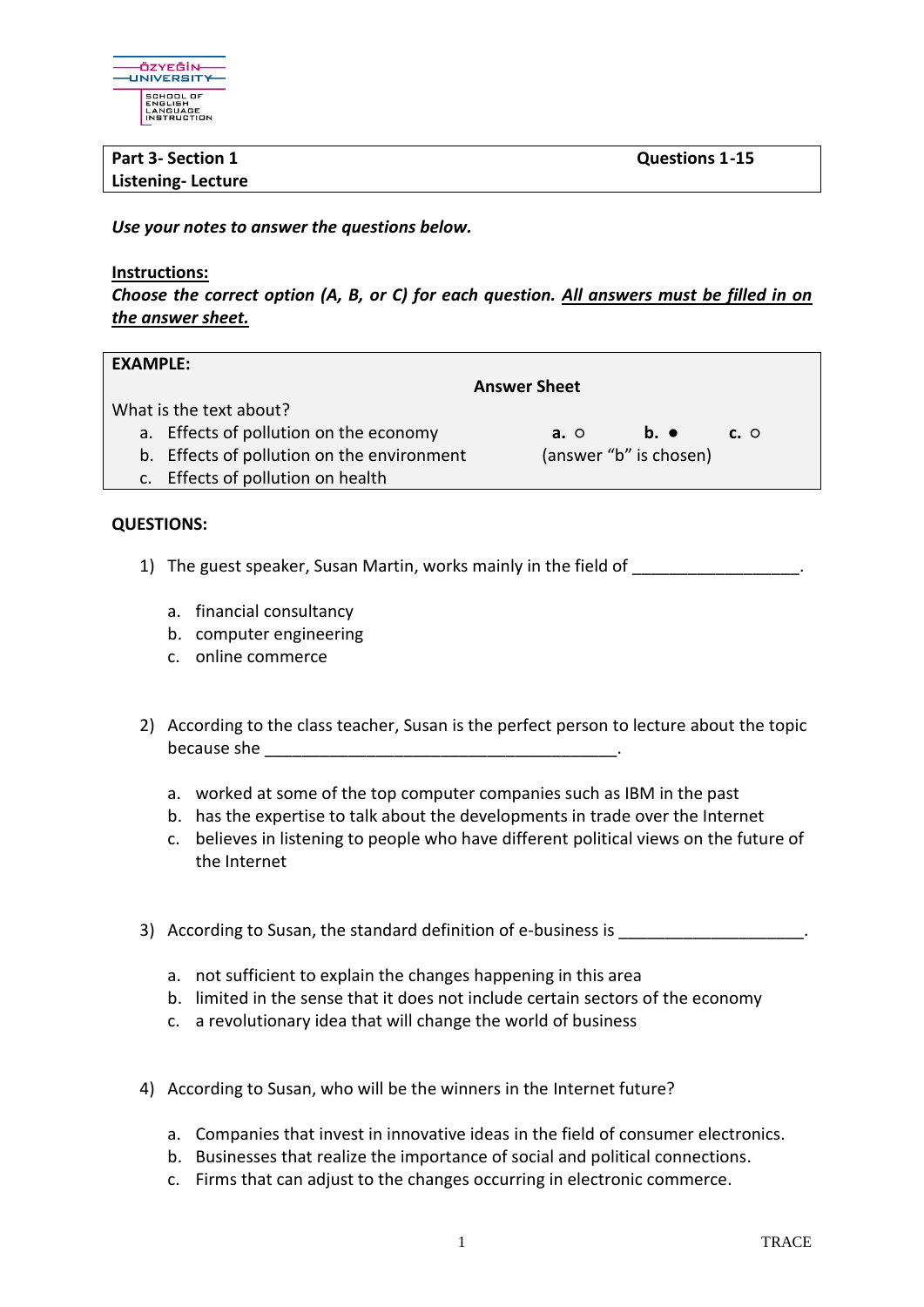

- 5) According to Susan, which statement is **TRUE** about the new Internet economy?
	- a. Customers will have a more important role in determining the success of a business.
	- b. Customers will prefer a company that promotes ethical online business.
	- c. Customers will have easy access to products that are more sustainable for the future generations.
- 6) According to the lecture, in the future workers will
	- a. work fewer hours per week
	- b. work from home
	- c. be paid better salaries
- 7) According to Susan, at the first stage of the evolution of the Internet in business there \_\_\_\_\_\_\_\_\_\_\_\_\_\_\_\_\_\_\_\_\_\_\_\_\_\_\_\_\_\_\_\_\_\_\_\_\_\_\_\_\_\_\_\_\_\_\_.
	- a. was neither cheap nor easy access to the Internet for all customers
	- b. was not much interactivity between customers and companies
	- c. were not enough brochures and annual reports on company websites
- 8) Which Internet-only company is **NOT** mentioned in the lecture?
	- a. Amazon
	- b. Yahoo
	- c. Hotmail
- 9) In the future, smart companies will use their *intranets* to \_\_\_\_\_\_\_\_\_\_\_\_\_\_\_\_\_\_\_\_\_\_.
	- a. share information with government officials
	- b. increase efficiency by keeping employee morale high
	- c. create harmony between top executives and workers' families
- 10) Which of the following is **NOT TRUE** about the fifth stage of the evolution of the Internet in business?
	- a. Most companies will continue their traditional businesses despite the changes in technology.
	- b. Consumers will be able to shape the way companies provide their products and services.
	- c. Many firms will increase their Web presence in order to compete in this new online world.